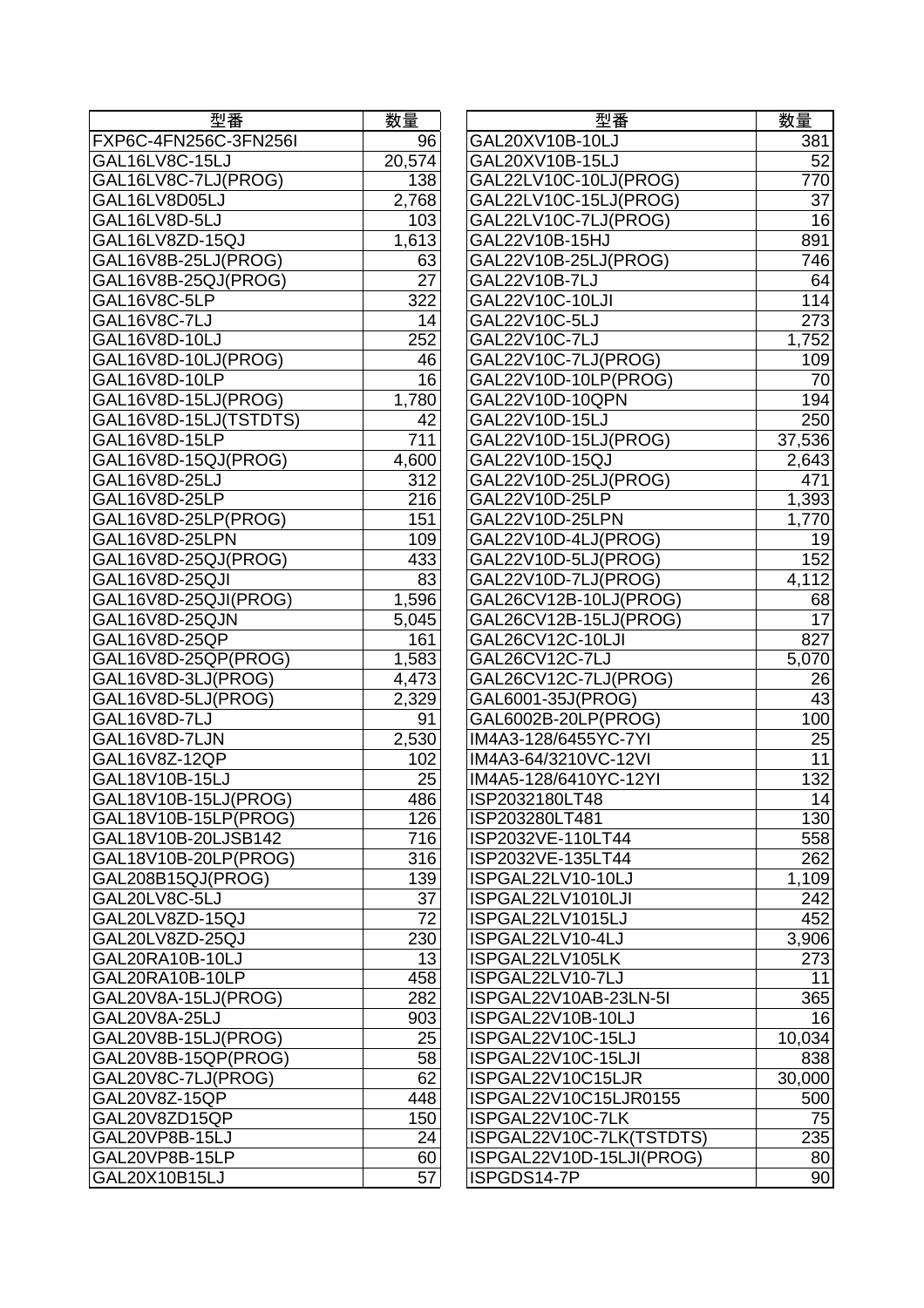| 型番                          | 数量     |
|-----------------------------|--------|
| ISPGDS18-7P                 | 195    |
| ISPGDX160-7Q208             | 58     |
| ISPGDX160A-(PROG)           | 255    |
| ISPGDX160A-5B272            | 1,474  |
| ISPGDX160V-5B272            | 756    |
| ISPGDX160V-7B208            | 1,966  |
| ISPGDX160V-7B208I           | 19     |
| ISPGDX160V7Q208 PROG        | 5,952  |
| ISPGDX160VA-3B208-5B208I    | 87     |
| ISPGDX160VA-3B208-5I        | 755    |
| ISPGDX160VA-3B208-5I(PROG)  | 88     |
| ISPGDX160VA-5B208-7I        | 344    |
| ISPGDX160VA-5B272-7B272I    | 22     |
| ISPGDX160VA5B272-7I         | 34     |
| ISPGDX160VA-5B272-7I(PROG)  | 704    |
|                             |        |
| ISPGDX160VA7B208-9I         | 186    |
| ISPGDX160VA7Q208-9I         | 73     |
| ISPGDX240VA-7B388-10I       | 287    |
| ISPGDX80A-5T100             | 922    |
| ISPGDX80A-5T100(PROG)       | 192    |
| <b>ISPLS11048E50LT</b>      | 2,379  |
| ISPLSI 1016-90LJR0036       | 11,861 |
| ISPLSI 2064V-80LJ44         | 780    |
| ISPLSI1016-110LJ            | 56     |
| ISPLSI1016-60LJ(PROG)       | 102    |
| ISPLSI1016-80LJ(PROG)       | 341    |
| <b>ISPLSI1016-80LT</b>      | 85     |
| ISPLSI1016-80LT44           | 533    |
| <b>ISPLSI1016-90LJ</b>      | 25     |
| ISPLSI1016E-100LT44         | 44     |
| ISPLSI1016E-125LT44         | 231    |
| ISPLSI1016E-125LT44C        | 18     |
| ISPLSI1016E-80LT44I(PROG)   | 130    |
| ISPLSI1016EA-100LJ44        | 22     |
| <b>ISPLSI1024-60LJ</b>      | 114    |
| ISPLSI1024-90LJ             | 16     |
| ISPLSI1024-90LJ(PROG)       | 175    |
| <b>ISPLSI1032-60LT</b>      | 8,113  |
| ISPLSI1032-80LJ             | 94     |
| ISPLSI1032E-100LT           | 1,344  |
| ISPLSI1032E-125LT           | 17     |
| ISPLSI1032E-150LT           | 769    |
| ISPLSI1032EA-100LT100       | 40     |
| ISPLSI1048-50LQ             | 77     |
| <b>ISPLSI1048C-70LQ</b>     | 11,378 |
| <b>ISPLSI1048E-100LT</b>    |        |
|                             | 88     |
| ISPLSI1048E50LT             | 1,650  |
| ISPLSI1048EA-100LQ128       | 298    |
| ISPLSI1048EA-100LQ128TSTDTS | 159    |
| ISPLSI128VE-100LB100        | 84     |
| ISPLSI2030VE-225LT48(PROG)  | 192    |
| <b>ISPLSI2032110LJR</b>     | 11     |
| ISPLSI2032-110LT44          | 1,355  |

| ISPLSI2032-110LT48<br>195<br>20<br>ISPGDX160-7Q208<br>58<br>ISPLSI2032-135LT44<br>255<br>ISPLSI2032135LT4CB<br>810<br>ISPLSI2032150LJ<br>61<br>1,474<br>ISPLSI2032-150LT<br>756<br>39<br>1,966<br>ISPLSI2032-150LT44(PROG)<br>947<br>ISPGDX160V-7B208I<br>19<br>ISPLSI2032-180LT44<br>5,952<br>160<br>ISPGDX160V7Q208 PROG<br>ISPLSI2032180LT44TR<br>406<br>87<br>ISPLSI2032-80LT44<br>755<br>47<br>ISPGDX160VA-3B208-5I<br>ISPLSI2032A-110LJ44<br>$\overline{27}$<br>ISPGDX160VA-3B208-5I(PROG)<br>88<br>ISPLSI2032A-110LT44<br>ISPGDX160VA-5B208-7I<br>344<br>ISPLSI2032A-135LT44<br>2,006<br>22<br>425<br>ISPGDX160VA-5B272-7B272I<br>ISPLSI2032A-135LTN48<br>34<br>ISPGDX160VA5B272-7I<br>ISPLSI2032A-150LT44<br>1,587<br>ISPGDX160VA-5B272-7I(PROG)<br>704<br>ISPLSI2032A80LJ<br>140<br>ISPGDX160VA7B208-9I<br>186<br>ISPLSI2032A-80LT44<br>101<br>73<br>ISPGDX160VA7Q208-9I<br>ISPLSI2032A-80LT44I<br>80<br>287<br>388<br>ISPGDX240VA-7B388-10I<br>ISPLSI2032A80LT44PROG<br>30<br>922<br>ISPGDX80A-5T100<br>ISPLSI2032A-80LTN44<br>839<br>ISPGDX80A-5T100(PROG)<br>192<br>ISPLSI2032E-110LJ44<br>2,379<br>852<br>ISPLS11048E50LT<br>ISPLSI2032E180LT44<br>26<br>ISPLSI 1016-90LJR0036<br>11,861<br>ISPLSI2032E200LT44<br>47<br><b>ISPLSI 2064V-80LJ44</b><br>780<br>ISPLSI2032LV80LJ<br>56<br>19<br><b>ISPLSI1016-110LJ</b><br>ISPLSI2032LV80LT44<br>28<br>ISPLSI1016-60LJ(PROG)<br>102<br>ISPLSI2032V-100LJ44<br>ISPLSI1016-80LJ(PROG)<br>341<br>ISPLSI2032V60LJ44<br>416<br><b>ISPLSI1016-80LT</b><br>85<br>ISPLSI2032V-60LJ44<br>730<br>ISPLSI1016-80LT44<br>533<br>ISPLSI2032V-80LJ44<br>554<br><b>ISPLSI1016-90LJ</b><br>ISPLSI2032V-80LT44<br>1,178<br>25<br>22<br>ISPLSI1016E-100LT44<br>44<br>ISPLSI2032V-80LT44KF<br>ISPLSI1016E-125LT44<br>231<br>ISPLSI2032VE-110LT44<br>240<br>ISPLSI1016E-125LT44C<br>ISPLSI2032VE-135LT44<br>439<br>18<br>ISPLSI1016E-80LT44I(PROG)<br>130<br>ISPLSI2032VE-135LT48<br>1,215<br>22<br>30<br>ISPLSI1016EA-100LJ44<br>ISPLSI2032VE-180LT44<br><b>ISPLSI1024-60LJ</b><br>ISPLSI2032VE-180LT44IFG<br>114<br>816<br><b>ISPLSI1024-90LJ</b><br>16<br>ISPLSI2032VE-200LT44<br>640<br>175<br>39<br>ISPLSI1024-90LJ(PROG)<br>ISPLSI2032VE-225LT44<br>196<br>ISPLSI1032-60LT<br>8,113<br>ISPLSI2032VE225LT44(PROG<br>56<br>94<br><b>ISPLSI1032-80LJ</b><br>ISPLSI2032VE-225LT48<br>ISPLSI1032E-100LT<br>3,468<br>1,344<br>ISPLSI2032VE-225LT48(PROG)<br>ISPLSI1032E-125LT<br>1,317<br>17<br>ISPLSI2064-125LT<br>769<br>26<br>ISPLSI1032E-150LT<br>ISPLSI2064A-100LT100<br>68<br>ISPLSI1032EA-100LT100<br>40<br>ISPLSI2064A-80LT100I<br>15<br>77<br>ISPLSI1048-50LQ<br>ISPLSI2064E-135LT100<br>11,378<br>2,753<br>ISPLSI1048C-70LQ<br>ISPLSI2064V-100LT100<br>28<br>88<br>ISPLSI2064V60LJ84<br>ISPLSI1048E-100LT<br>16,635<br>ISPLSI1048E50LT<br>1,650<br>ISPLSI2064V-80LT100<br>ISPLSI2064VE-100LB100<br>4,533<br>298<br>159<br>ISPLSI2064VE-100LT100<br>ISPLSI2064VE100LT100PROG<br>84<br>11,151<br>ISPLSI2030VE-225LT48(PROG)<br>192<br>ISPLSI2064VE-100LT44<br>11<br>ISPLSI2064VE-100LTN44<br>1,355<br>ISPLSI2064VE-135LT100 | 型番                          | 数量 | 型番 | 数量    |
|--------------------------------------------------------------------------------------------------------------------------------------------------------------------------------------------------------------------------------------------------------------------------------------------------------------------------------------------------------------------------------------------------------------------------------------------------------------------------------------------------------------------------------------------------------------------------------------------------------------------------------------------------------------------------------------------------------------------------------------------------------------------------------------------------------------------------------------------------------------------------------------------------------------------------------------------------------------------------------------------------------------------------------------------------------------------------------------------------------------------------------------------------------------------------------------------------------------------------------------------------------------------------------------------------------------------------------------------------------------------------------------------------------------------------------------------------------------------------------------------------------------------------------------------------------------------------------------------------------------------------------------------------------------------------------------------------------------------------------------------------------------------------------------------------------------------------------------------------------------------------------------------------------------------------------------------------------------------------------------------------------------------------------------------------------------------------------------------------------------------------------------------------------------------------------------------------------------------------------------------------------------------------------------------------------------------------------------------------------------------------------------------------------------------------------------------------------------------------------------------------------------------------------------------------------------------------------------------------------------------------------------------------------------------------------------------------------------------------------------------------------------------------------------------------------------------------------------------------------------------------------------------------------------------------------------------------------------------------------------------------------------------------------------------------------------------------|-----------------------------|----|----|-------|
|                                                                                                                                                                                                                                                                                                                                                                                                                                                                                                                                                                                                                                                                                                                                                                                                                                                                                                                                                                                                                                                                                                                                                                                                                                                                                                                                                                                                                                                                                                                                                                                                                                                                                                                                                                                                                                                                                                                                                                                                                                                                                                                                                                                                                                                                                                                                                                                                                                                                                                                                                                                                                                                                                                                                                                                                                                                                                                                                                                                                                                                                          | ISPGDS18-7P                 |    |    | 400   |
|                                                                                                                                                                                                                                                                                                                                                                                                                                                                                                                                                                                                                                                                                                                                                                                                                                                                                                                                                                                                                                                                                                                                                                                                                                                                                                                                                                                                                                                                                                                                                                                                                                                                                                                                                                                                                                                                                                                                                                                                                                                                                                                                                                                                                                                                                                                                                                                                                                                                                                                                                                                                                                                                                                                                                                                                                                                                                                                                                                                                                                                                          |                             |    |    |       |
|                                                                                                                                                                                                                                                                                                                                                                                                                                                                                                                                                                                                                                                                                                                                                                                                                                                                                                                                                                                                                                                                                                                                                                                                                                                                                                                                                                                                                                                                                                                                                                                                                                                                                                                                                                                                                                                                                                                                                                                                                                                                                                                                                                                                                                                                                                                                                                                                                                                                                                                                                                                                                                                                                                                                                                                                                                                                                                                                                                                                                                                                          | ISPGDX160A-(PROG)           |    |    |       |
|                                                                                                                                                                                                                                                                                                                                                                                                                                                                                                                                                                                                                                                                                                                                                                                                                                                                                                                                                                                                                                                                                                                                                                                                                                                                                                                                                                                                                                                                                                                                                                                                                                                                                                                                                                                                                                                                                                                                                                                                                                                                                                                                                                                                                                                                                                                                                                                                                                                                                                                                                                                                                                                                                                                                                                                                                                                                                                                                                                                                                                                                          | ISPGDX160A-5B272            |    |    |       |
|                                                                                                                                                                                                                                                                                                                                                                                                                                                                                                                                                                                                                                                                                                                                                                                                                                                                                                                                                                                                                                                                                                                                                                                                                                                                                                                                                                                                                                                                                                                                                                                                                                                                                                                                                                                                                                                                                                                                                                                                                                                                                                                                                                                                                                                                                                                                                                                                                                                                                                                                                                                                                                                                                                                                                                                                                                                                                                                                                                                                                                                                          | ISPGDX160V-5B272            |    |    | 46    |
|                                                                                                                                                                                                                                                                                                                                                                                                                                                                                                                                                                                                                                                                                                                                                                                                                                                                                                                                                                                                                                                                                                                                                                                                                                                                                                                                                                                                                                                                                                                                                                                                                                                                                                                                                                                                                                                                                                                                                                                                                                                                                                                                                                                                                                                                                                                                                                                                                                                                                                                                                                                                                                                                                                                                                                                                                                                                                                                                                                                                                                                                          | ISPGDX160V-7B208            |    |    |       |
|                                                                                                                                                                                                                                                                                                                                                                                                                                                                                                                                                                                                                                                                                                                                                                                                                                                                                                                                                                                                                                                                                                                                                                                                                                                                                                                                                                                                                                                                                                                                                                                                                                                                                                                                                                                                                                                                                                                                                                                                                                                                                                                                                                                                                                                                                                                                                                                                                                                                                                                                                                                                                                                                                                                                                                                                                                                                                                                                                                                                                                                                          |                             |    |    |       |
|                                                                                                                                                                                                                                                                                                                                                                                                                                                                                                                                                                                                                                                                                                                                                                                                                                                                                                                                                                                                                                                                                                                                                                                                                                                                                                                                                                                                                                                                                                                                                                                                                                                                                                                                                                                                                                                                                                                                                                                                                                                                                                                                                                                                                                                                                                                                                                                                                                                                                                                                                                                                                                                                                                                                                                                                                                                                                                                                                                                                                                                                          |                             |    |    |       |
|                                                                                                                                                                                                                                                                                                                                                                                                                                                                                                                                                                                                                                                                                                                                                                                                                                                                                                                                                                                                                                                                                                                                                                                                                                                                                                                                                                                                                                                                                                                                                                                                                                                                                                                                                                                                                                                                                                                                                                                                                                                                                                                                                                                                                                                                                                                                                                                                                                                                                                                                                                                                                                                                                                                                                                                                                                                                                                                                                                                                                                                                          | ISPGDX160VA-3B208-5B208I    |    |    |       |
|                                                                                                                                                                                                                                                                                                                                                                                                                                                                                                                                                                                                                                                                                                                                                                                                                                                                                                                                                                                                                                                                                                                                                                                                                                                                                                                                                                                                                                                                                                                                                                                                                                                                                                                                                                                                                                                                                                                                                                                                                                                                                                                                                                                                                                                                                                                                                                                                                                                                                                                                                                                                                                                                                                                                                                                                                                                                                                                                                                                                                                                                          |                             |    |    |       |
|                                                                                                                                                                                                                                                                                                                                                                                                                                                                                                                                                                                                                                                                                                                                                                                                                                                                                                                                                                                                                                                                                                                                                                                                                                                                                                                                                                                                                                                                                                                                                                                                                                                                                                                                                                                                                                                                                                                                                                                                                                                                                                                                                                                                                                                                                                                                                                                                                                                                                                                                                                                                                                                                                                                                                                                                                                                                                                                                                                                                                                                                          |                             |    |    |       |
|                                                                                                                                                                                                                                                                                                                                                                                                                                                                                                                                                                                                                                                                                                                                                                                                                                                                                                                                                                                                                                                                                                                                                                                                                                                                                                                                                                                                                                                                                                                                                                                                                                                                                                                                                                                                                                                                                                                                                                                                                                                                                                                                                                                                                                                                                                                                                                                                                                                                                                                                                                                                                                                                                                                                                                                                                                                                                                                                                                                                                                                                          |                             |    |    |       |
|                                                                                                                                                                                                                                                                                                                                                                                                                                                                                                                                                                                                                                                                                                                                                                                                                                                                                                                                                                                                                                                                                                                                                                                                                                                                                                                                                                                                                                                                                                                                                                                                                                                                                                                                                                                                                                                                                                                                                                                                                                                                                                                                                                                                                                                                                                                                                                                                                                                                                                                                                                                                                                                                                                                                                                                                                                                                                                                                                                                                                                                                          |                             |    |    |       |
|                                                                                                                                                                                                                                                                                                                                                                                                                                                                                                                                                                                                                                                                                                                                                                                                                                                                                                                                                                                                                                                                                                                                                                                                                                                                                                                                                                                                                                                                                                                                                                                                                                                                                                                                                                                                                                                                                                                                                                                                                                                                                                                                                                                                                                                                                                                                                                                                                                                                                                                                                                                                                                                                                                                                                                                                                                                                                                                                                                                                                                                                          |                             |    |    |       |
|                                                                                                                                                                                                                                                                                                                                                                                                                                                                                                                                                                                                                                                                                                                                                                                                                                                                                                                                                                                                                                                                                                                                                                                                                                                                                                                                                                                                                                                                                                                                                                                                                                                                                                                                                                                                                                                                                                                                                                                                                                                                                                                                                                                                                                                                                                                                                                                                                                                                                                                                                                                                                                                                                                                                                                                                                                                                                                                                                                                                                                                                          |                             |    |    |       |
|                                                                                                                                                                                                                                                                                                                                                                                                                                                                                                                                                                                                                                                                                                                                                                                                                                                                                                                                                                                                                                                                                                                                                                                                                                                                                                                                                                                                                                                                                                                                                                                                                                                                                                                                                                                                                                                                                                                                                                                                                                                                                                                                                                                                                                                                                                                                                                                                                                                                                                                                                                                                                                                                                                                                                                                                                                                                                                                                                                                                                                                                          |                             |    |    |       |
|                                                                                                                                                                                                                                                                                                                                                                                                                                                                                                                                                                                                                                                                                                                                                                                                                                                                                                                                                                                                                                                                                                                                                                                                                                                                                                                                                                                                                                                                                                                                                                                                                                                                                                                                                                                                                                                                                                                                                                                                                                                                                                                                                                                                                                                                                                                                                                                                                                                                                                                                                                                                                                                                                                                                                                                                                                                                                                                                                                                                                                                                          |                             |    |    |       |
|                                                                                                                                                                                                                                                                                                                                                                                                                                                                                                                                                                                                                                                                                                                                                                                                                                                                                                                                                                                                                                                                                                                                                                                                                                                                                                                                                                                                                                                                                                                                                                                                                                                                                                                                                                                                                                                                                                                                                                                                                                                                                                                                                                                                                                                                                                                                                                                                                                                                                                                                                                                                                                                                                                                                                                                                                                                                                                                                                                                                                                                                          |                             |    |    |       |
|                                                                                                                                                                                                                                                                                                                                                                                                                                                                                                                                                                                                                                                                                                                                                                                                                                                                                                                                                                                                                                                                                                                                                                                                                                                                                                                                                                                                                                                                                                                                                                                                                                                                                                                                                                                                                                                                                                                                                                                                                                                                                                                                                                                                                                                                                                                                                                                                                                                                                                                                                                                                                                                                                                                                                                                                                                                                                                                                                                                                                                                                          |                             |    |    |       |
|                                                                                                                                                                                                                                                                                                                                                                                                                                                                                                                                                                                                                                                                                                                                                                                                                                                                                                                                                                                                                                                                                                                                                                                                                                                                                                                                                                                                                                                                                                                                                                                                                                                                                                                                                                                                                                                                                                                                                                                                                                                                                                                                                                                                                                                                                                                                                                                                                                                                                                                                                                                                                                                                                                                                                                                                                                                                                                                                                                                                                                                                          |                             |    |    |       |
|                                                                                                                                                                                                                                                                                                                                                                                                                                                                                                                                                                                                                                                                                                                                                                                                                                                                                                                                                                                                                                                                                                                                                                                                                                                                                                                                                                                                                                                                                                                                                                                                                                                                                                                                                                                                                                                                                                                                                                                                                                                                                                                                                                                                                                                                                                                                                                                                                                                                                                                                                                                                                                                                                                                                                                                                                                                                                                                                                                                                                                                                          |                             |    |    |       |
|                                                                                                                                                                                                                                                                                                                                                                                                                                                                                                                                                                                                                                                                                                                                                                                                                                                                                                                                                                                                                                                                                                                                                                                                                                                                                                                                                                                                                                                                                                                                                                                                                                                                                                                                                                                                                                                                                                                                                                                                                                                                                                                                                                                                                                                                                                                                                                                                                                                                                                                                                                                                                                                                                                                                                                                                                                                                                                                                                                                                                                                                          |                             |    |    |       |
|                                                                                                                                                                                                                                                                                                                                                                                                                                                                                                                                                                                                                                                                                                                                                                                                                                                                                                                                                                                                                                                                                                                                                                                                                                                                                                                                                                                                                                                                                                                                                                                                                                                                                                                                                                                                                                                                                                                                                                                                                                                                                                                                                                                                                                                                                                                                                                                                                                                                                                                                                                                                                                                                                                                                                                                                                                                                                                                                                                                                                                                                          |                             |    |    |       |
|                                                                                                                                                                                                                                                                                                                                                                                                                                                                                                                                                                                                                                                                                                                                                                                                                                                                                                                                                                                                                                                                                                                                                                                                                                                                                                                                                                                                                                                                                                                                                                                                                                                                                                                                                                                                                                                                                                                                                                                                                                                                                                                                                                                                                                                                                                                                                                                                                                                                                                                                                                                                                                                                                                                                                                                                                                                                                                                                                                                                                                                                          |                             |    |    |       |
|                                                                                                                                                                                                                                                                                                                                                                                                                                                                                                                                                                                                                                                                                                                                                                                                                                                                                                                                                                                                                                                                                                                                                                                                                                                                                                                                                                                                                                                                                                                                                                                                                                                                                                                                                                                                                                                                                                                                                                                                                                                                                                                                                                                                                                                                                                                                                                                                                                                                                                                                                                                                                                                                                                                                                                                                                                                                                                                                                                                                                                                                          |                             |    |    |       |
|                                                                                                                                                                                                                                                                                                                                                                                                                                                                                                                                                                                                                                                                                                                                                                                                                                                                                                                                                                                                                                                                                                                                                                                                                                                                                                                                                                                                                                                                                                                                                                                                                                                                                                                                                                                                                                                                                                                                                                                                                                                                                                                                                                                                                                                                                                                                                                                                                                                                                                                                                                                                                                                                                                                                                                                                                                                                                                                                                                                                                                                                          |                             |    |    |       |
|                                                                                                                                                                                                                                                                                                                                                                                                                                                                                                                                                                                                                                                                                                                                                                                                                                                                                                                                                                                                                                                                                                                                                                                                                                                                                                                                                                                                                                                                                                                                                                                                                                                                                                                                                                                                                                                                                                                                                                                                                                                                                                                                                                                                                                                                                                                                                                                                                                                                                                                                                                                                                                                                                                                                                                                                                                                                                                                                                                                                                                                                          |                             |    |    |       |
|                                                                                                                                                                                                                                                                                                                                                                                                                                                                                                                                                                                                                                                                                                                                                                                                                                                                                                                                                                                                                                                                                                                                                                                                                                                                                                                                                                                                                                                                                                                                                                                                                                                                                                                                                                                                                                                                                                                                                                                                                                                                                                                                                                                                                                                                                                                                                                                                                                                                                                                                                                                                                                                                                                                                                                                                                                                                                                                                                                                                                                                                          |                             |    |    |       |
|                                                                                                                                                                                                                                                                                                                                                                                                                                                                                                                                                                                                                                                                                                                                                                                                                                                                                                                                                                                                                                                                                                                                                                                                                                                                                                                                                                                                                                                                                                                                                                                                                                                                                                                                                                                                                                                                                                                                                                                                                                                                                                                                                                                                                                                                                                                                                                                                                                                                                                                                                                                                                                                                                                                                                                                                                                                                                                                                                                                                                                                                          |                             |    |    |       |
|                                                                                                                                                                                                                                                                                                                                                                                                                                                                                                                                                                                                                                                                                                                                                                                                                                                                                                                                                                                                                                                                                                                                                                                                                                                                                                                                                                                                                                                                                                                                                                                                                                                                                                                                                                                                                                                                                                                                                                                                                                                                                                                                                                                                                                                                                                                                                                                                                                                                                                                                                                                                                                                                                                                                                                                                                                                                                                                                                                                                                                                                          |                             |    |    |       |
|                                                                                                                                                                                                                                                                                                                                                                                                                                                                                                                                                                                                                                                                                                                                                                                                                                                                                                                                                                                                                                                                                                                                                                                                                                                                                                                                                                                                                                                                                                                                                                                                                                                                                                                                                                                                                                                                                                                                                                                                                                                                                                                                                                                                                                                                                                                                                                                                                                                                                                                                                                                                                                                                                                                                                                                                                                                                                                                                                                                                                                                                          |                             |    |    |       |
|                                                                                                                                                                                                                                                                                                                                                                                                                                                                                                                                                                                                                                                                                                                                                                                                                                                                                                                                                                                                                                                                                                                                                                                                                                                                                                                                                                                                                                                                                                                                                                                                                                                                                                                                                                                                                                                                                                                                                                                                                                                                                                                                                                                                                                                                                                                                                                                                                                                                                                                                                                                                                                                                                                                                                                                                                                                                                                                                                                                                                                                                          |                             |    |    |       |
|                                                                                                                                                                                                                                                                                                                                                                                                                                                                                                                                                                                                                                                                                                                                                                                                                                                                                                                                                                                                                                                                                                                                                                                                                                                                                                                                                                                                                                                                                                                                                                                                                                                                                                                                                                                                                                                                                                                                                                                                                                                                                                                                                                                                                                                                                                                                                                                                                                                                                                                                                                                                                                                                                                                                                                                                                                                                                                                                                                                                                                                                          |                             |    |    |       |
|                                                                                                                                                                                                                                                                                                                                                                                                                                                                                                                                                                                                                                                                                                                                                                                                                                                                                                                                                                                                                                                                                                                                                                                                                                                                                                                                                                                                                                                                                                                                                                                                                                                                                                                                                                                                                                                                                                                                                                                                                                                                                                                                                                                                                                                                                                                                                                                                                                                                                                                                                                                                                                                                                                                                                                                                                                                                                                                                                                                                                                                                          |                             |    |    |       |
|                                                                                                                                                                                                                                                                                                                                                                                                                                                                                                                                                                                                                                                                                                                                                                                                                                                                                                                                                                                                                                                                                                                                                                                                                                                                                                                                                                                                                                                                                                                                                                                                                                                                                                                                                                                                                                                                                                                                                                                                                                                                                                                                                                                                                                                                                                                                                                                                                                                                                                                                                                                                                                                                                                                                                                                                                                                                                                                                                                                                                                                                          |                             |    |    |       |
|                                                                                                                                                                                                                                                                                                                                                                                                                                                                                                                                                                                                                                                                                                                                                                                                                                                                                                                                                                                                                                                                                                                                                                                                                                                                                                                                                                                                                                                                                                                                                                                                                                                                                                                                                                                                                                                                                                                                                                                                                                                                                                                                                                                                                                                                                                                                                                                                                                                                                                                                                                                                                                                                                                                                                                                                                                                                                                                                                                                                                                                                          |                             |    |    |       |
|                                                                                                                                                                                                                                                                                                                                                                                                                                                                                                                                                                                                                                                                                                                                                                                                                                                                                                                                                                                                                                                                                                                                                                                                                                                                                                                                                                                                                                                                                                                                                                                                                                                                                                                                                                                                                                                                                                                                                                                                                                                                                                                                                                                                                                                                                                                                                                                                                                                                                                                                                                                                                                                                                                                                                                                                                                                                                                                                                                                                                                                                          |                             |    |    |       |
|                                                                                                                                                                                                                                                                                                                                                                                                                                                                                                                                                                                                                                                                                                                                                                                                                                                                                                                                                                                                                                                                                                                                                                                                                                                                                                                                                                                                                                                                                                                                                                                                                                                                                                                                                                                                                                                                                                                                                                                                                                                                                                                                                                                                                                                                                                                                                                                                                                                                                                                                                                                                                                                                                                                                                                                                                                                                                                                                                                                                                                                                          |                             |    |    |       |
|                                                                                                                                                                                                                                                                                                                                                                                                                                                                                                                                                                                                                                                                                                                                                                                                                                                                                                                                                                                                                                                                                                                                                                                                                                                                                                                                                                                                                                                                                                                                                                                                                                                                                                                                                                                                                                                                                                                                                                                                                                                                                                                                                                                                                                                                                                                                                                                                                                                                                                                                                                                                                                                                                                                                                                                                                                                                                                                                                                                                                                                                          |                             |    |    |       |
|                                                                                                                                                                                                                                                                                                                                                                                                                                                                                                                                                                                                                                                                                                                                                                                                                                                                                                                                                                                                                                                                                                                                                                                                                                                                                                                                                                                                                                                                                                                                                                                                                                                                                                                                                                                                                                                                                                                                                                                                                                                                                                                                                                                                                                                                                                                                                                                                                                                                                                                                                                                                                                                                                                                                                                                                                                                                                                                                                                                                                                                                          |                             |    |    |       |
|                                                                                                                                                                                                                                                                                                                                                                                                                                                                                                                                                                                                                                                                                                                                                                                                                                                                                                                                                                                                                                                                                                                                                                                                                                                                                                                                                                                                                                                                                                                                                                                                                                                                                                                                                                                                                                                                                                                                                                                                                                                                                                                                                                                                                                                                                                                                                                                                                                                                                                                                                                                                                                                                                                                                                                                                                                                                                                                                                                                                                                                                          |                             |    |    |       |
|                                                                                                                                                                                                                                                                                                                                                                                                                                                                                                                                                                                                                                                                                                                                                                                                                                                                                                                                                                                                                                                                                                                                                                                                                                                                                                                                                                                                                                                                                                                                                                                                                                                                                                                                                                                                                                                                                                                                                                                                                                                                                                                                                                                                                                                                                                                                                                                                                                                                                                                                                                                                                                                                                                                                                                                                                                                                                                                                                                                                                                                                          |                             |    |    |       |
|                                                                                                                                                                                                                                                                                                                                                                                                                                                                                                                                                                                                                                                                                                                                                                                                                                                                                                                                                                                                                                                                                                                                                                                                                                                                                                                                                                                                                                                                                                                                                                                                                                                                                                                                                                                                                                                                                                                                                                                                                                                                                                                                                                                                                                                                                                                                                                                                                                                                                                                                                                                                                                                                                                                                                                                                                                                                                                                                                                                                                                                                          |                             |    |    |       |
|                                                                                                                                                                                                                                                                                                                                                                                                                                                                                                                                                                                                                                                                                                                                                                                                                                                                                                                                                                                                                                                                                                                                                                                                                                                                                                                                                                                                                                                                                                                                                                                                                                                                                                                                                                                                                                                                                                                                                                                                                                                                                                                                                                                                                                                                                                                                                                                                                                                                                                                                                                                                                                                                                                                                                                                                                                                                                                                                                                                                                                                                          |                             |    |    |       |
|                                                                                                                                                                                                                                                                                                                                                                                                                                                                                                                                                                                                                                                                                                                                                                                                                                                                                                                                                                                                                                                                                                                                                                                                                                                                                                                                                                                                                                                                                                                                                                                                                                                                                                                                                                                                                                                                                                                                                                                                                                                                                                                                                                                                                                                                                                                                                                                                                                                                                                                                                                                                                                                                                                                                                                                                                                                                                                                                                                                                                                                                          |                             |    |    |       |
|                                                                                                                                                                                                                                                                                                                                                                                                                                                                                                                                                                                                                                                                                                                                                                                                                                                                                                                                                                                                                                                                                                                                                                                                                                                                                                                                                                                                                                                                                                                                                                                                                                                                                                                                                                                                                                                                                                                                                                                                                                                                                                                                                                                                                                                                                                                                                                                                                                                                                                                                                                                                                                                                                                                                                                                                                                                                                                                                                                                                                                                                          |                             |    |    |       |
|                                                                                                                                                                                                                                                                                                                                                                                                                                                                                                                                                                                                                                                                                                                                                                                                                                                                                                                                                                                                                                                                                                                                                                                                                                                                                                                                                                                                                                                                                                                                                                                                                                                                                                                                                                                                                                                                                                                                                                                                                                                                                                                                                                                                                                                                                                                                                                                                                                                                                                                                                                                                                                                                                                                                                                                                                                                                                                                                                                                                                                                                          |                             |    |    |       |
|                                                                                                                                                                                                                                                                                                                                                                                                                                                                                                                                                                                                                                                                                                                                                                                                                                                                                                                                                                                                                                                                                                                                                                                                                                                                                                                                                                                                                                                                                                                                                                                                                                                                                                                                                                                                                                                                                                                                                                                                                                                                                                                                                                                                                                                                                                                                                                                                                                                                                                                                                                                                                                                                                                                                                                                                                                                                                                                                                                                                                                                                          |                             |    |    |       |
|                                                                                                                                                                                                                                                                                                                                                                                                                                                                                                                                                                                                                                                                                                                                                                                                                                                                                                                                                                                                                                                                                                                                                                                                                                                                                                                                                                                                                                                                                                                                                                                                                                                                                                                                                                                                                                                                                                                                                                                                                                                                                                                                                                                                                                                                                                                                                                                                                                                                                                                                                                                                                                                                                                                                                                                                                                                                                                                                                                                                                                                                          | ISPLSI1048EA-100LQ128       |    |    |       |
|                                                                                                                                                                                                                                                                                                                                                                                                                                                                                                                                                                                                                                                                                                                                                                                                                                                                                                                                                                                                                                                                                                                                                                                                                                                                                                                                                                                                                                                                                                                                                                                                                                                                                                                                                                                                                                                                                                                                                                                                                                                                                                                                                                                                                                                                                                                                                                                                                                                                                                                                                                                                                                                                                                                                                                                                                                                                                                                                                                                                                                                                          | ISPLSI1048EA-100LQ128TSTDTS |    |    | 1,768 |
|                                                                                                                                                                                                                                                                                                                                                                                                                                                                                                                                                                                                                                                                                                                                                                                                                                                                                                                                                                                                                                                                                                                                                                                                                                                                                                                                                                                                                                                                                                                                                                                                                                                                                                                                                                                                                                                                                                                                                                                                                                                                                                                                                                                                                                                                                                                                                                                                                                                                                                                                                                                                                                                                                                                                                                                                                                                                                                                                                                                                                                                                          | ISPLSI128VE-100LB100        |    |    | 46    |
|                                                                                                                                                                                                                                                                                                                                                                                                                                                                                                                                                                                                                                                                                                                                                                                                                                                                                                                                                                                                                                                                                                                                                                                                                                                                                                                                                                                                                                                                                                                                                                                                                                                                                                                                                                                                                                                                                                                                                                                                                                                                                                                                                                                                                                                                                                                                                                                                                                                                                                                                                                                                                                                                                                                                                                                                                                                                                                                                                                                                                                                                          |                             |    |    |       |
|                                                                                                                                                                                                                                                                                                                                                                                                                                                                                                                                                                                                                                                                                                                                                                                                                                                                                                                                                                                                                                                                                                                                                                                                                                                                                                                                                                                                                                                                                                                                                                                                                                                                                                                                                                                                                                                                                                                                                                                                                                                                                                                                                                                                                                                                                                                                                                                                                                                                                                                                                                                                                                                                                                                                                                                                                                                                                                                                                                                                                                                                          | ISPLSI2032110LJR            |    |    | 14    |
|                                                                                                                                                                                                                                                                                                                                                                                                                                                                                                                                                                                                                                                                                                                                                                                                                                                                                                                                                                                                                                                                                                                                                                                                                                                                                                                                                                                                                                                                                                                                                                                                                                                                                                                                                                                                                                                                                                                                                                                                                                                                                                                                                                                                                                                                                                                                                                                                                                                                                                                                                                                                                                                                                                                                                                                                                                                                                                                                                                                                                                                                          | ISPLSI2032-110LT44          |    |    | 17    |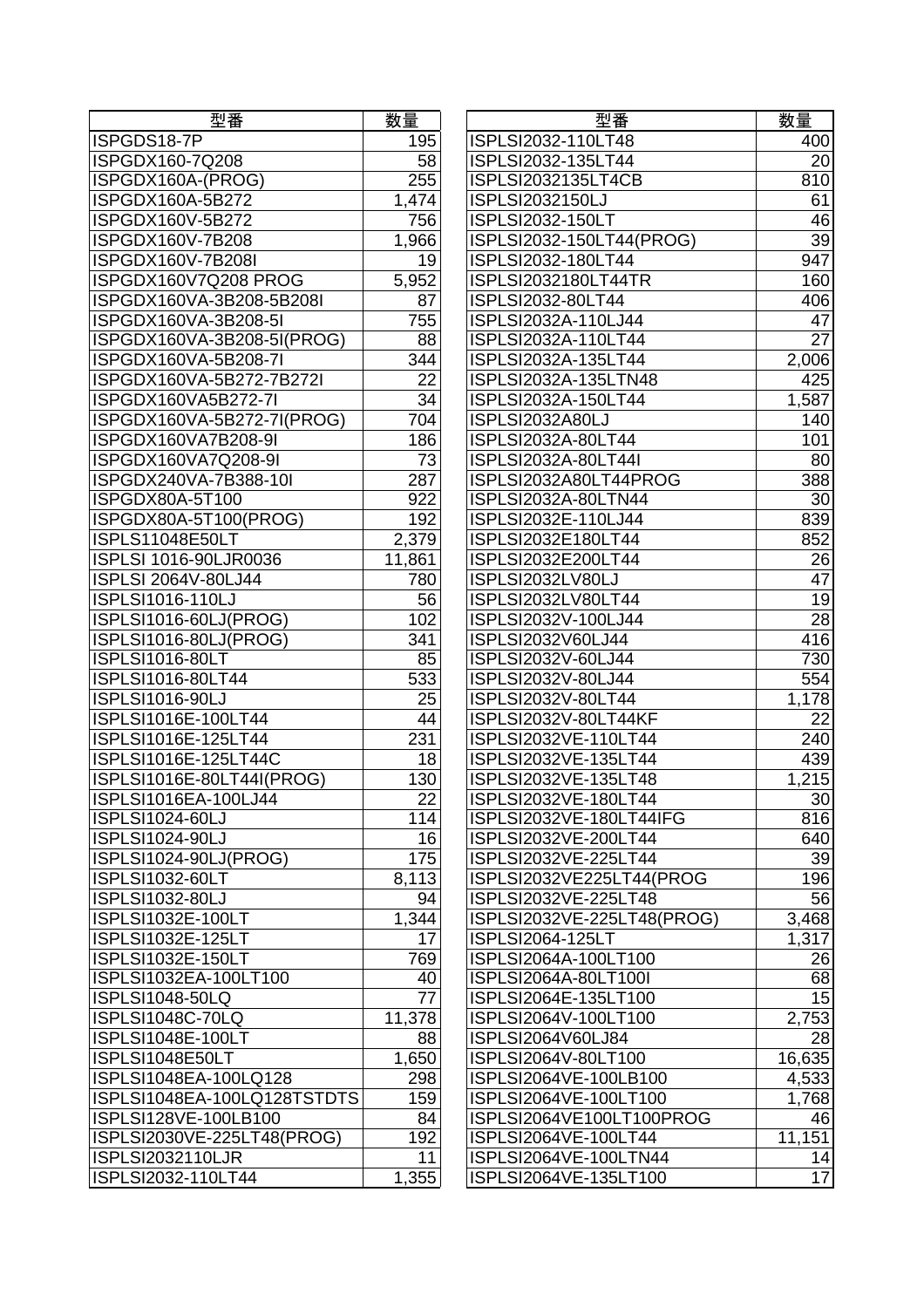| 型番                          | 数量    |
|-----------------------------|-------|
| ISPLSI2064VE-135LT44        | 3,516 |
| ISPLSI2064VE-135LTN44       | 160   |
| ISPLSI2064VE-200LTN44       | 860   |
| ISPLSI2096-100LQ            | 5,876 |
| <b>ISPLSI2096-100LT</b>     | 853   |
| ISPLSI2096-125LQ            | 912   |
| ISPLSI2096-125LQ(PROG)      | 56    |
| <b>ISPLSI2096-125LT</b>     | 121   |
| ISPLSI2096-80LT             | 1,173 |
| ISPLSI2096A-100LT128        | 42    |
| ISPLSI2096A-125LT128        | 15    |
| ISPLSI2096E-100LT128        | 69    |
| ISPLSI2096V80LT             | 1,541 |
| ISPLSI2096V-80LT128         | 6,290 |
| ISPLSI2096VE-100LT          | 99    |
| ISPLSI2096VE200LT128        | 239   |
| ISPLSI2128A-80LQ160         | 224   |
| ISPLSI2128CE-100LT100       | 90    |
| ISPLSI2128E-180LT176        | 212   |
| ISPLSI2128V-60LT100         | 44    |
| ISPLSI2128V60LT176          | 32    |
| ISPLSI2128V-80LJ84          | 852   |
| ISPLSI2128V-80LQ160         | 579   |
| ISPLSI2128V-80LT176         | 1,367 |
| ISPLSI2128VE-100LB100       | 279   |
| ISPLSI2128VE100LT           | 30    |
| ISPLSI2128VE-100LT100(PROG) | 59    |
| ISPLSI2128VE-100LT176       | 490   |
| ISPLSI2128VE-135LB208       | 180   |
| ISPLSI2128VE-180LTN176      | 18    |
| <b>ISPLSI2192VE-100LT</b>   | 37    |
| ISPLSI2192VE-100LT128       | 530   |
| ISPLSI2192VE-135LT128       | 35    |
| ISPLSI3160100LM             | 22    |
| ISPLSI3160-125LQ            | 37    |
| ISPLSI316070LM              | 43    |
| ISPLSI3256A-90LM            | 38    |
| ISPLSI3256E-100LB320        | 78    |
| ISPLSI3256E-70LB320         | 150   |
| ISPLSI344890LB432PROG       | 647   |
| ISPLSI5128VE-180LT128C-125I | 31    |
| ISPLSI5256VA-100LB208       | 26    |
| ISPLSI5256VA-100LB272       | 2,450 |
| ISPLSI5256VA-100LB272(PROG) | 609   |
| ISPLSI5256VA-125LB208       | 174   |
| ISPLSI5256VA-70LB208        | 808   |
| ISPLSI5256VA70LB208I        | 1,532 |
| ISPLSI5256VA-70LB272I       | 315   |
| ISPLSI5256VA-70LQ208I       | 3,049 |
| ISPLSI5256VE-100LF256-80I   | 35    |
| ISPLSI5256VE-100LT100-80I   | 95    |
| ISPLSI5256VE-125LB272-100I  | 36    |
|                             |       |
| ISPLSI5256VE-125LF256C-100I | 23    |

| 型番                                             | 数量       | 型番                                                | 数量              |
|------------------------------------------------|----------|---------------------------------------------------|-----------------|
| ISPLSI2064VE-135LT44                           | 3,516    | ISPLSI5384V-125LB388                              | 421             |
| ISPLSI2064VE-135LTN44                          | 160      | ISPLSI5384V70LB388                                | 12              |
| ISPLSI2064VE-200LTN44                          | 860      | ISPLSI5384VA-100LB272                             | 20              |
| <b>ISPLSI2096-100LQ</b>                        | 5,876    | ISPLSI5384VA-100LQ208I                            | 764             |
| <b>ISPLSI2096-100LT</b>                        | 853      | ISPLSI5384VA-125LB272                             | 24              |
| <b>ISPLSI2096-125LQ</b>                        | 912      | ISPLSI5384VA-125LB272(PROG)                       | 220             |
| ISPLSI2096-125LQ(PROG)                         | 56       | ISPLSI5384VA-125LB388                             | 229             |
| <b>ISPLSI2096-125LT</b>                        | 121      | ISPLSI5384VA-125LQ208                             | 40              |
| ISPLSI2096-80LT                                | 1,173    | ISPLSI5384VE-100LB272-80I                         | 255             |
| ISPLSI2096A-100LT128                           | 42       | ISPLSI5384VE-100LF256-80I                         | 10              |
| ISPLSI2096A-125LT128                           | 15       | ISPLSI5512VA100LB272                              | $\overline{33}$ |
| ISPLSI2096E-100LT128                           | 69       | ISPLSI5512VA-110LB272                             | 162             |
| ISPLSI2096V80LT                                | 1,541    | ISPLSI5512VA-110LB388                             | 14              |
| ISPLSI2096V-80LT128                            | 6,290    | ISPLSI5512VA110LB388PROG                          | 827             |
| ISPLSI2096VE-100LT                             | 99       | ISPLSI5512VA-110LQ208                             | 49              |
| ISPLSI2096VE200LT128                           | 239      | ISPLSI5512VA-70LB388                              | 101             |
| ISPLSI2128A-80LQ160                            | 224      | ISPLSI5512VE100LB272C80272I                       | 10              |
| ISPLSI2128CE-100LT100                          | 90       | ISPLSI5512VE-100LF256                             | 16              |
| ISPLSI2128E-180LT176                           | 212      | ISPLSI5512VE100LF256-80I                          | 115             |
| ISPLSI2128V-60LT100                            | 44       | ISPLSI5512VE-125LF388-100I                        | 30              |
| ISPLSI2128V60LT176                             | 32       | ISPLSI5512VE-155LB272-125I                        | 13              |
| ISPLSI2128V-80LJ84                             | 852      | ISPLSI6192FF70LM                                  | $\overline{22}$ |
| ISPLSI2128V-80LQ160                            | 579      | ISPLSI8600V-125LB272                              | 58              |
| ISPLSI2128V-80LT176                            | 1,367    | ISPLSIGAL22LV107LK                                | 1,500           |
| ISPLSI2128VE-100LB100                          | 279      | ISPPAC20-01TI                                     | 28              |
| ISPLSI2128VE100LT                              | 30       | ISPPAC-POWR-1014A-01TN48I                         | 40              |
| ISPLSI2128VE-100LT100(PROG)                    | 59       | ISPPAC-POWR1208-001T44IES                         | $\overline{35}$ |
| ISPLSI2128VE-100LT176                          | 490      | ISPPAC-POWR1208-01TN44I                           | 120             |
| ISPLSI2128VE-135LB208                          | 180      | ISPPAC-POWR604-01T44I                             | 149             |
| ISPLSI2128VE-180LTN176                         | 18       | LC4032V-25T48C-5T48I                              | 242             |
| ISPLSI2192VE-100LT                             | 37       | LC4032V-5T44-75I                                  | 107             |
| ISPLSI2192VE-100LT128                          | 530      | LC4032V-5T44C-75T44I                              | 910             |
| ISPLSI2192VE-135LT128                          | 35       | LC4032V-5TN-75I(PROG)                             | 71              |
| <b>ISPLSI3160100LM</b>                         | 22       | LC4032V-75T44-10I                                 | 480             |
| ISPLSI3160-125LQ                               | 37       | LC4032V-75T44-10T44I                              | 282             |
| ISPLSI316070LM                                 | 43       | LC4032V-75T44C                                    | 81              |
| ISPLSI3256A-90LM                               | 38       | LC4032V-75T44C-10T44I                             | 14,255          |
| ISPLSI3256E-100LB320                           | 78       | LC4032V-75T44C-10TN44I                            | 800             |
| ISPLSI3256E-70LB320                            | 150      | LC4032V-75T48C-10T48I                             | 97              |
| ISPLSI344890LB432PROG                          | 647      | LC4032V75T48C10T48I(TSTDTS)                       | 241             |
| ISPLSI5128VE-180LT128C-125I                    | 31       | LC4032V-75TN44C-10TN44I                           | 4,246           |
| ISPLSI5256VA-100LB208                          | 26       | LC4032V-75TN48C-10TN48I                           | 522             |
| ISPLSI5256VA-100LB272                          | 2,450    | LC4032ZC-75T48C                                   | 78              |
| ISPLSI5256VA-100LB272(PROG)                    | 609      | LC4032ZC-75TN48C                                  | 580             |
| ISPLSI5256VA-125LB208                          | 174      | LC4064B-25T100-5I                                 | 13              |
| ISPLSI5256VA-70LB208                           | 808      | LC4064B5T100-75I                                  | 90<br>276       |
| ISPLSI5256VA70LB208I                           | 1,532    | LC4064B-75T100-10I                                |                 |
| ISPLSI5256VA-70LB272I<br>ISPLSI5256VA-70LQ208I | 315      | LC4064B-75T100C-10T100I<br>LC4064C-25TN48C-5TN48I | 215             |
| ISPLSI5256VE-100LF256-80I                      | 3,049    | LC4064C-75T100-10I                                | 100<br>662      |
| ISPLSI5256VE-100LT100-80I                      | 35<br>95 | LC4064C-75T100C-10T100I                           | 160             |
|                                                | 36       | LC4064V-25T44C-5T44I                              |                 |
| ISPLSI5256VE-125LB272-100I                     |          |                                                   | 147             |
| ISPLSI5256VE-125LF256C-100I                    | 23       | LC4064V-5T100C-75T100I                            | 192             |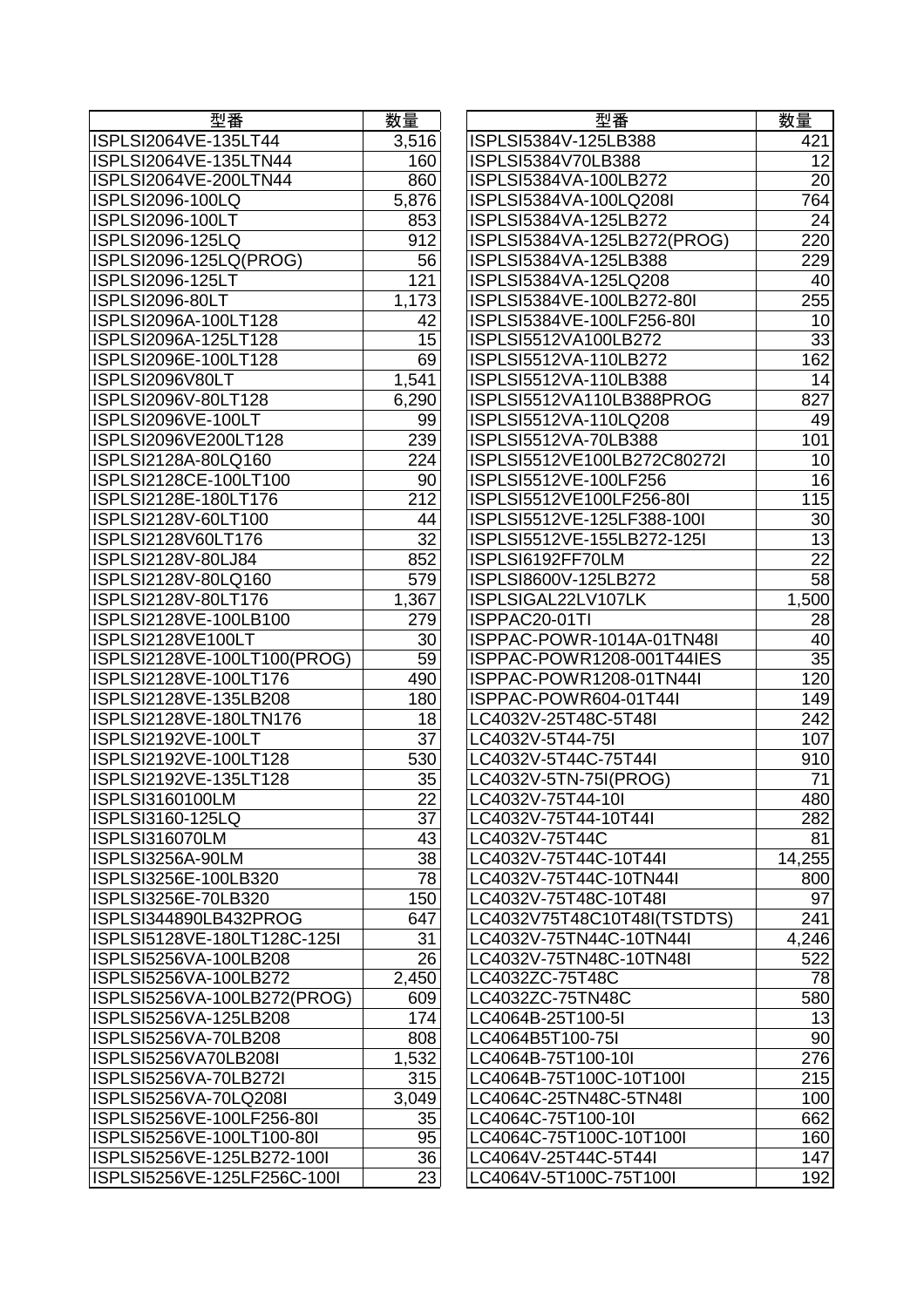| 型番                         | 数量     |
|----------------------------|--------|
| LC4064V-5T44C-75T44I       | 120    |
| LC4064V-5T48C-75T48I       | 232    |
| LC4064V-5TN48C-75TN48I     | 1,910  |
| LC4064V-75C-10T48I         | 230    |
| LC4064V-75T100-10I         | 76     |
| LC4064V75T44-10I           | 33     |
| LC4064V-75T4810I           | 17     |
| LC4064V-75T48C-10T48I      | 5,731  |
| LC4064V-75TN100C-10TN100I  | 4,680  |
| LC4064V-75TN48C-10TN48I    | 1,529  |
| LC4064ZC-37M56C-5M56I      | 19     |
| LC4064ZC-37T100-5I         | 51     |
| LC4064ZC-5MN56C-75MN56I    | 228    |
| LC4064ZC-5T100C-75T100I    | 90     |
| LC4064ZC-75T100C           | 327    |
| LC406ZC-5MN56C-75MN56I     | 23     |
| LC4128B-75TN100C-10TN100I  | 119    |
| LC4128C5T128-75I           | 25     |
| LC4128C-5TN100C-75TN100I   | 90     |
| LC4128C-75T100C-10T100I    | 58     |
| LC4128C-75T128C-10T128I    | 724    |
|                            |        |
| LC4128V-27T100-5I          | 10     |
| LC4128V-5T100C-75I         | 17     |
| LC4128V-5T144-75I          | 77     |
| LC4128V-5TN144C-75TN144I   | 199    |
| LC4128V-75100C-10I         | 16     |
| LC4128V75T100-101          | 450    |
| LC4128V75T100-10I          | 90     |
| LC4128V-75T100C-10I        | 89     |
| LC4128V75T100C-10T100I     | 11,051 |
| LC4128V-75TN100-10I        | 16     |
| LC4128V-75TN100-10T        | 151    |
| LC4128V-75TN128C-10TN128I  | 76     |
| LC4128ZC42M2-75I           | 911    |
| LC4128ZC-75M132C           | 1,538  |
| LC4128ZC75MN132C(PROG)     | 43     |
| LC4256B-3F256B-5I          | 97     |
| LC4256C-3F256B-5F256BI     | 40     |
| LC4256C-3F256B-5I          | 28     |
| LC4256C-3T100C-5T100I      | 141    |
| LC4256C-5F256BC-75F256BI   | 60     |
| LC4256C-75T100-10I         | 10     |
| LC4256C-75T176C-10T176I    | 94     |
| LC4256C-75TN176C-10TN176I  | 40     |
| LC4256V3F256B-5I           | 114    |
| LC4256V-3FN256AC-5FN256I   | 258    |
| LC4256V-3T100C-5T100I      | 142    |
| LC4256V-3TN100C-5TN100I    | 663    |
| LC4256V-5F256AC-75256I     | 13     |
| LC4256V-5F256AC-75F256AI   | 25     |
| LC4256V-5F256BC-75F256BI   | 238    |
| LC4256V-5FN256AC-75FN256AI | 29     |
| LC4256V-5FN256AC-75FN256I  | 90     |

| LC4064V-5T44C-75T44I<br>LC4256V-75F256B-10I<br>120<br>232<br>LC4256V-75F256BC-10F256BI<br>1,910<br>LC4256V-75T100-10I<br>LC4256V-75T100C-10I<br>230<br>76<br>LC4256V-75T100C-10I(PROG)<br>33<br>LC4256V-75T144C-10T144I<br>$\overline{17}$<br>LC4256V-75T176C-10T176I<br>5,731<br>LC4256V-75TN100-10I<br>LC4384C-75F256C-10F256I<br>4,680<br>1,529<br>LC4384V-5F256C-75F256I<br>LC4384V-5FN256C-75FN256I<br>19<br>51<br>LC4384V75F256-10I | 95<br>104<br>18<br>10<br>381<br>17<br>439<br>85<br>110<br>540<br>29<br>24<br>110<br>57<br>$\overline{33}$<br>40 |
|-------------------------------------------------------------------------------------------------------------------------------------------------------------------------------------------------------------------------------------------------------------------------------------------------------------------------------------------------------------------------------------------------------------------------------------------|-----------------------------------------------------------------------------------------------------------------|
| LC4064V-5T48C-75T48I<br>LC4064V-5TN48C-75TN48I<br>LC4064V-75C-10T48I<br>LC4064V-75T100-10I<br>LC4064V75T44-10I                                                                                                                                                                                                                                                                                                                            |                                                                                                                 |
|                                                                                                                                                                                                                                                                                                                                                                                                                                           |                                                                                                                 |
|                                                                                                                                                                                                                                                                                                                                                                                                                                           |                                                                                                                 |
|                                                                                                                                                                                                                                                                                                                                                                                                                                           |                                                                                                                 |
|                                                                                                                                                                                                                                                                                                                                                                                                                                           |                                                                                                                 |
| LC4064V-75T4810I<br>LC4064V-75T48C-10T48I<br>LC4064V-75TN100C-10TN100I<br>LC4064V-75TN48C-10TN48I<br>LC4064ZC-37M56C-5M56I<br>LC4064ZC-37T100-5I                                                                                                                                                                                                                                                                                          |                                                                                                                 |
|                                                                                                                                                                                                                                                                                                                                                                                                                                           |                                                                                                                 |
|                                                                                                                                                                                                                                                                                                                                                                                                                                           |                                                                                                                 |
|                                                                                                                                                                                                                                                                                                                                                                                                                                           |                                                                                                                 |
|                                                                                                                                                                                                                                                                                                                                                                                                                                           |                                                                                                                 |
|                                                                                                                                                                                                                                                                                                                                                                                                                                           |                                                                                                                 |
|                                                                                                                                                                                                                                                                                                                                                                                                                                           |                                                                                                                 |
| 228<br>LC4384V-75FN256C-10FN256I<br>LC4064ZC-5MN56C-75MN56I                                                                                                                                                                                                                                                                                                                                                                               |                                                                                                                 |
| LC4064ZC-5T100C-75T100I<br>90<br>LC44032V-5T44C-75T44I                                                                                                                                                                                                                                                                                                                                                                                    |                                                                                                                 |
| 327<br>LC4064ZC-75T100C<br>LC4512B-75F25610I                                                                                                                                                                                                                                                                                                                                                                                              |                                                                                                                 |
| LC406ZC-5MN56C-75MN56I<br>23<br>LC4512C-35F256C-5F256I                                                                                                                                                                                                                                                                                                                                                                                    |                                                                                                                 |
| LC4128B-75TN100C-10TN100I<br>LC4512C-5F25675I<br>119                                                                                                                                                                                                                                                                                                                                                                                      | 138                                                                                                             |
| LC4128C5T128-75I<br>25<br>LC4512C75F256-10I                                                                                                                                                                                                                                                                                                                                                                                               | 44                                                                                                              |
| LC4128C-5TN100C-75TN100I<br>90<br>LC4512C-75F256C-10F256I                                                                                                                                                                                                                                                                                                                                                                                 | 228                                                                                                             |
| LC4128C-75T100C-10T100I<br>58<br>LC4512C-75T176C-10T176I                                                                                                                                                                                                                                                                                                                                                                                  | 18                                                                                                              |
| 724<br>LC4128C-75T128C-10T128I<br>LC4512V-10TN176I                                                                                                                                                                                                                                                                                                                                                                                        | 200                                                                                                             |
| LC4512V-35TN1765I<br>LC4128V-27T100-5I<br>10                                                                                                                                                                                                                                                                                                                                                                                              | 115                                                                                                             |
| 17<br>LC4128V-5T100C-75I<br>LC4512V-35TN176C-5TN176I                                                                                                                                                                                                                                                                                                                                                                                      | 13                                                                                                              |
| 77<br>LC4128V-5T144-75I<br>LC4512V-75FN256C-10FN256I                                                                                                                                                                                                                                                                                                                                                                                      | 136                                                                                                             |
| LC4128V-5TN144C-75TN144I<br>199<br>LC4512V-75T176C-10T176I                                                                                                                                                                                                                                                                                                                                                                                | 155                                                                                                             |
| 16<br>LC4128V-75100C-10I<br>LC4512V-75TN176C-10TN176I                                                                                                                                                                                                                                                                                                                                                                                     | 29                                                                                                              |
| LC4128V75T100-101<br>LC51024MV-52F48475I<br>450                                                                                                                                                                                                                                                                                                                                                                                           | 59                                                                                                              |
| LC4128V75T100-10I<br>90<br>LC51024MV-52FN484C-75FN484I                                                                                                                                                                                                                                                                                                                                                                                    | $\overline{22}$                                                                                                 |
| LC4128V-75T100C-10I<br>89<br>LC51024MV-75F484C                                                                                                                                                                                                                                                                                                                                                                                            | 4,032                                                                                                           |
| 11,051<br>LC4128V75T100C-10T100I<br>LC51024VG-10F484C-12F484I                                                                                                                                                                                                                                                                                                                                                                             | 13                                                                                                              |
| LC4128V-75TN100-10I<br>LC51024VG5F484C-75I<br>16                                                                                                                                                                                                                                                                                                                                                                                          | 60                                                                                                              |
| LC4128V-75TN100-10T<br>151<br>LC51024VG-75F484C-10F484I                                                                                                                                                                                                                                                                                                                                                                                   | 1,780                                                                                                           |
| LC4128V-75TN128C-10TN128I<br>76<br>LC5256MC-4F256C                                                                                                                                                                                                                                                                                                                                                                                        | 90                                                                                                              |
| 911<br>LC4128ZC42M2-75I<br>LC5256MC4F256C-5F256I                                                                                                                                                                                                                                                                                                                                                                                          | 34                                                                                                              |
| 1,538<br>LC4128ZC-75M132C<br>LC5512B-45F256C-75F256I                                                                                                                                                                                                                                                                                                                                                                                      | 50                                                                                                              |
| LC4128ZC75MN132C(PROG)<br>43<br>LC5512MB-45F256C-75F256I                                                                                                                                                                                                                                                                                                                                                                                  | 18                                                                                                              |
| 97<br>LC4256B-3F256B-5I<br>LC5512MV45F256-75I                                                                                                                                                                                                                                                                                                                                                                                             | 100                                                                                                             |
| LC4256C-3F256B-5F256BI<br>LC5512MV-75F256-10I<br>40                                                                                                                                                                                                                                                                                                                                                                                       | 17                                                                                                              |
| 28<br>LC4256C-3F256B-5I<br>LC5512MV-75F484C                                                                                                                                                                                                                                                                                                                                                                                               | 401                                                                                                             |
| 141<br>LC4256C-3T100C-5T100I<br>LC5768VG-75F256C10I                                                                                                                                                                                                                                                                                                                                                                                       | 70                                                                                                              |
| LC4256C-5F256BC-75F256BI<br>60<br>LCMX01200C-4FT256C-3FT256I                                                                                                                                                                                                                                                                                                                                                                              | 21                                                                                                              |
| LC4256C-75T100-10I<br>10<br>LCMXO1200C-3FT256C                                                                                                                                                                                                                                                                                                                                                                                            | 123                                                                                                             |
| 94<br>LC4256C-75T176C-10T176I<br>LCMXO1200C-3TN100C                                                                                                                                                                                                                                                                                                                                                                                       | 4,458                                                                                                           |
| 40<br>LC4256C-75TN176C-10TN176I<br>LCMXO-1200C-4M132C-3M132I                                                                                                                                                                                                                                                                                                                                                                              | 156                                                                                                             |
| LC4256V3F256B-5I<br>114<br>LCMXO1200C4T100C3T100I(PROG                                                                                                                                                                                                                                                                                                                                                                                    | 6,626                                                                                                           |
| LC4256V-3FN256AC-5FN256I<br>258<br>LCMXO1200C-5TN100C-4TN100I                                                                                                                                                                                                                                                                                                                                                                             | 15                                                                                                              |
| 142<br>LCMXO1200C-5TN144C-4TN144I<br>LC4256V-3T100C-5T100I                                                                                                                                                                                                                                                                                                                                                                                | $\overline{23}$                                                                                                 |
| LC4256V-3TN100C-5TN100I<br>663<br>LCMXO2280C-3FT324C4W                                                                                                                                                                                                                                                                                                                                                                                    | 50                                                                                                              |
| LC4256V-5F256AC-75256I<br>13<br>LCMXO2280C-4FTN324C3FTN324I                                                                                                                                                                                                                                                                                                                                                                               | 131                                                                                                             |
| 25<br>LC4256V-5F256AC-75F256AI<br>LCMXO2280C-5MN132C-4MN132I                                                                                                                                                                                                                                                                                                                                                                              | 137                                                                                                             |
| 238<br>LCMXO2280C-5TN144C-4TN144I<br>LC4256V-5F256BC-75F256BI                                                                                                                                                                                                                                                                                                                                                                             | 88                                                                                                              |
| LC4256V-5FN256AC-75FN256AI<br>LCMXO256C-3MN100C<br>29                                                                                                                                                                                                                                                                                                                                                                                     | 110                                                                                                             |
| LCMXO640C-3FN256C<br>LC4256V-5FN256AC-75FN256I<br>90                                                                                                                                                                                                                                                                                                                                                                                      | 220                                                                                                             |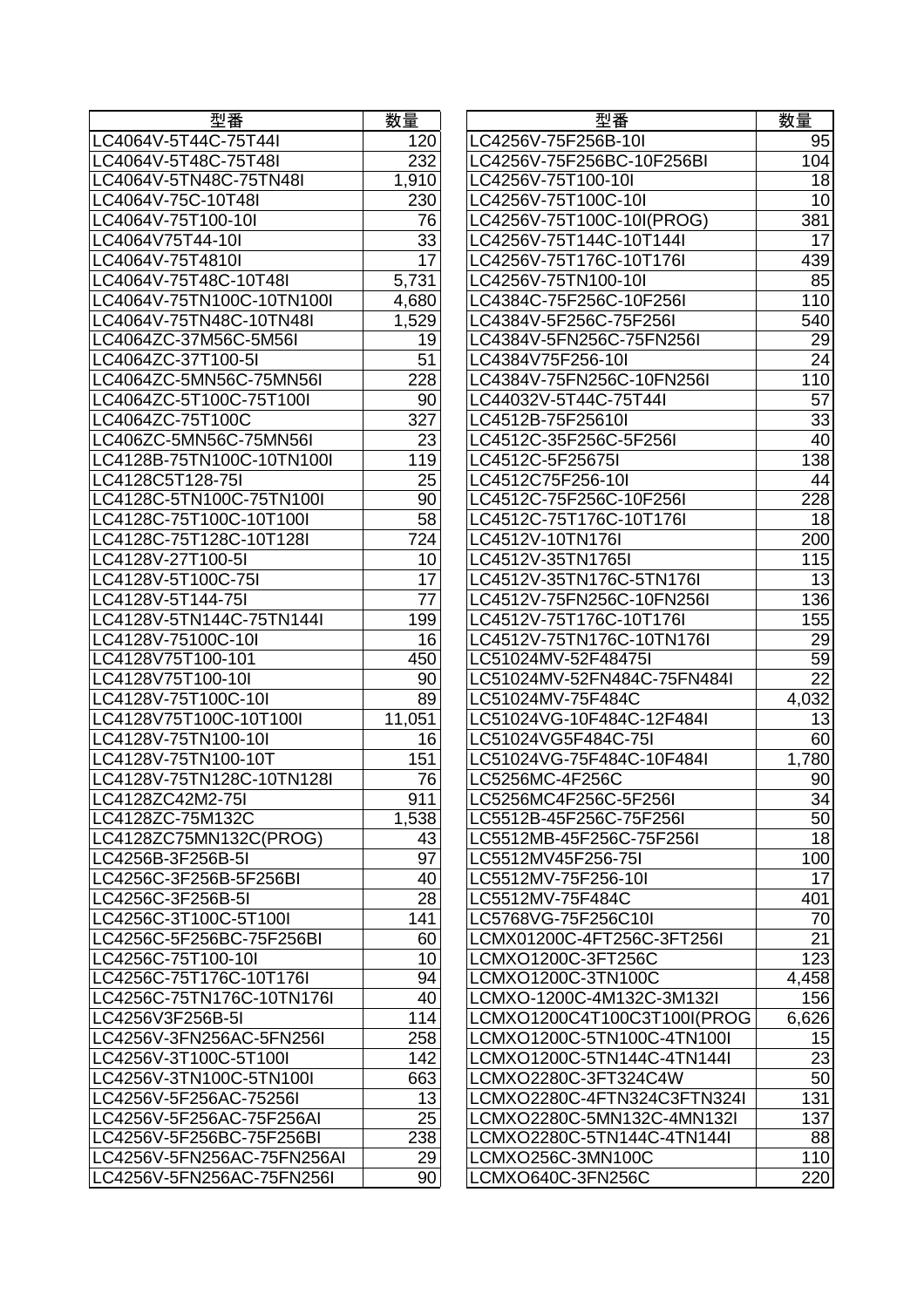| 型番                                    | 数量    |
|---------------------------------------|-------|
| LCMXO640C-4TN144C-3TN144I             | 30    |
| LCMXO640C-5FN256C-4FN256I             | 90    |
| LCMXO640C-5T144C-4T144I               | 90    |
| LCMXO640E-3TN100C                     | 30    |
| LFEC10E-3F256C                        | 10    |
| LFEC10E-3QN208C                       | 50    |
| LFEC15E-3F484C                        | 10    |
| LFEC1E-3T100C                         | 70    |
| LFEC1E4TN100C-3I                      | 180   |
| LFEC20E-3FN672C                       | 30    |
| LFEC3-5Q208C-4Q208I(ES)               | 38    |
| LFEC3E-3FN256C                        | 85    |
| LFEC3E-4T144C-3T144I                  | 24    |
| LFEC6E-3FN256C                        | 19    |
| LFEC6E-4T144C-3T144I                  | 185   |
| LFX125EB-05F256C                      | 270   |
| LFX500B05FH516C-04FH516IES            | 43    |
| LFXP10C-3FN256C                       | 88    |
| LFXP15C-3FN388C                       | 39    |
| LFXP3E-4TN144C-3TN144I                | 40    |
| LFXP6C-4FN256C-3FN256I                | 400   |
| LFXP6C4FN256C-3I                      | 361   |
| LFXP6E-5FN256C-4FN256I                | 40    |
|                                       | 44    |
| LX128V-5F208C                         |       |
| LX256V5F208-7I                        | 11    |
| M4-128/64-10VC-12VI<br>M4128647VC10VI | 1,415 |
|                                       | 276   |
| M4128647YC10YI                        | 181   |
| M4-128N/64-10JC-12JI                  | 11    |
| M4-128N/64-15JC-18JI                  | 28    |
| M4-192/96-12VC-14VI                   | 22    |
| M4-32/32-10VC48                       | 71    |
| M4-32/32-15VC-18VI                    | 316   |
| M4-32/32-7VC-10VI                     | 520   |
| M4323212VI48                          | 174   |
| M432327VC                             | 1,120 |
| M4-64/32-15JC-18JI                    | 41    |
| M4-64/32-15VC-18VI                    | 1,395 |
| M4-64/32-7JC-10JI                     | 11    |
| M4643212JC14JI                        | 167   |
| M4643215JC18JI                        | 258   |
| M4-96/48-15VC-18VI                    | 180   |
| M4-96/96-15YC-20YI                    | 1,804 |
| M4964815VC                            | 70    |
| M4A3-128/64-10VC-12VI                 | 245   |
| M4A3-128/64-55CAC-7CAI                | 449   |
| M4A3-128/64-55VC-7VI                  | 15    |
| M4A3-128/64-55YC-7YI                  | 53    |
| M4A3-128/64-7VC-10VI                  | 47    |
| M4A3-128/64-7VNC-10VNI                | 90    |
| M4A3-128/64-7YC-10YI                  | 1,306 |
| M4A3-192/96-10FAC-12FAI               | 1,764 |
| M4A3-192/96-10VC-12VI                 | 26    |

| 型番                         | 数量    | 型番                          | 数量              |
|----------------------------|-------|-----------------------------|-----------------|
| LCMXO640C-4TN144C-3TN144I  | 30    | M4A3-192/96-10VC-12VI(PROG) | 145             |
| LCMXO640C-5FN256C-4FN256I  | 90    | M4A3-192/96-10VC-96-12VI144 | 36              |
| LCMXO640C-5T144C-4T144I    | 90    | M4A3-192/96-10VNC-12VNI     | 115             |
| LCMXO640E-3TN100C          | 30    | M4A3-192/96-6FAC-7FAI       | 290             |
| LFEC10E-3F256C             | 10    | M4A3-192/96-7FAC-10FAI      | 112             |
| LFEC10E-3QN208C            | 50    | M4A3-256/128-65YC           | 95              |
| LFEC15E-3F484C             | 10    | M4A3-256/128-7YC-10YI       | 8,474           |
| LFEC1E-3T100C              | 70    | M4A3-32/32-10VC             | 519             |
| LFEC1E4TN100C-3I           | 180   | M4A3-32/32-10VC-12I         | 14              |
| LFEC20E-3FN672C            | 30    | M4A3-32/32-10VC-12VI        | 1,059           |
| LFEC3-5Q208C-4Q208I(ES)    | 38    | M4A3-32/32-10VC-12VI48      | 3,202           |
| LFEC3E-3FN256C             | 85    | M4A3-32/32-10VC-12VITSTDTS  | 170             |
| LFEC3E-4T144C-3T144I       | 24    | M4A3-32/32-10VI48           | 25              |
| LFEC6E-3FN256C             | 19    | M4A3-32/32-10VNC-12VNI      | 583             |
| LFEC6E-4T144C-3T144I       | 185   | M4A3-32/32-10VNC48-12VNI48  | 2,020           |
| LFX125EB-05F256C           | 270   | M4A3-32/32-7VC/10VI48       | 487             |
| LFX500B05FH516C-04FH516IES | 43    | M4A3-32/32-7VC-10VI         | 87              |
| LFXP10C-3FN256C            | 88    | M4A3323210VC12I48           | 1,997           |
| LFXP15C-3FN388C            | 39    | M4A332325JC7JI              | 73              |
| LFXP3E-4TN144C-3TN144I     | 40    | M4A3-38/19265SAC10SAI       | 26              |
| LFXP6C-4FN256C-3FN256I     | 400   | M4A3-384/192-12FAC-14FAI    | 3,617           |
| LFXP6C4FN256C-3I           | 361   | M4A3-384/192-65FAC-10FAI    | 432             |
| LFXP6E-5FN256C-4FN256I     | 40    | M4A3-384/192-65SAC-10SAI    | 33              |
| LX128V-5F208C              | 44    | M4A3-512/192-7FAC-10FAI     | 40              |
| LX256V5F208-7I             | 11    | M4A3-64/32/10VC12VI(TSTDTS) | 111             |
| M4-128/64-10VC-12VI        | 1,415 | M4A3-64/32-10JC-12JI        | 14              |
| M4128647VC10VI             | 276   | M4A3-64/32-10VC-12VI        | $\overline{25}$ |
| M4128647YC10YI             | 181   | M4A3-64/32-10VC-12VI-48     | 126             |
| M4-128N/64-10JC-12JI       | 11    | M4A364/3210VN12I48          | 796             |
| M4-128N/64-15JC-18JI       | 28    | M4A3-64/32-55JC-7JI         | 28              |
| M4-192/96-12VC-14VI        | 22    | M4A3-64/32-55VC-7I          | 180             |
| M4-32/32-10VC48            | 71    | M4A3-64/32-55VC-7VI44       | 154             |
| M4-32/32-15VC-18VI         | 316   | M4A3-64/32-7VC-10VI         | 105             |
| M4-32/32-7VC-10VI          | 520   | M4A3-64/32-7VC48-10VI48     | 2,790           |
| M4323212VI48               | 174   | M4A3964810VC12VI            | 17              |
| M432327VC                  | 1,120 | M4A5-128/64-55VC-7VI100     | 90              |
| M4-64/32-15JC-18JI         | 41    | M4A5-128/64-55VNC-7VNI100   | 51              |
| M4-64/32-15VC-18VI         | 1,395 | M4A5-192/96-12VNI           | 504             |
| M4-64/32-7JC-10JI          | 11    | M4A5-192/96-7VC-192/96-10VI | 139             |
| M4643212JC14JI             | 167   | M4A5-32/32-10JC-12JI        | 89              |
| M4643215JC18JI             | 258   | M4A5-32/32-10VC12I48        | 239             |
| M4-96/48-15VC-18VI         | 180   | M4A5-32/32-10VC-12VI        | 86              |
| M4-96/96-15YC-20YI         | 1,804 | M4A5-32/32-10VC48           | 20              |
| M4964815VC                 | 70    | M4A5-32/32-7VC-10VI PROG    | 475             |
| M4A3-128/64-10VC-12VI      | 245   | M4A5323210VC12VI44          | 16              |
| M4A3-128/64-55CAC-7CAI     | 449   | M4A532327VC10VI             | 26              |
| M4A3-128/64-55VC-7VI       | 15    | M4A5-64/32-10VC-12VI        | 361             |
| M4A3-128/64-55YC-7YI       | 53    | M4A5-64/32-10VC-12VI48      | 109             |
| M4A3-128/64-7VC-10VI       | 47    | M4A5-64/32-10VC48-12VI48    | 294             |
| M4A3-128/64-7VNC-10VNI     | 90    | M4A5-64/32-55VNC-7VNI44     | 145             |
| M4A3-128/64-7YC-10YI       | 1,306 | M4A5-64/32-7VN-10VNI48      | 121             |
|                            |       |                             |                 |
| M4A3-192/96-10FAC-12FAI    | 1,764 | M4A5-64/32-7VNC48-10VNI48   | 104             |
| M4A3-192/96-10VC-12VI      | 26    | M4A5-96/48-10VC-12VI        | 30              |